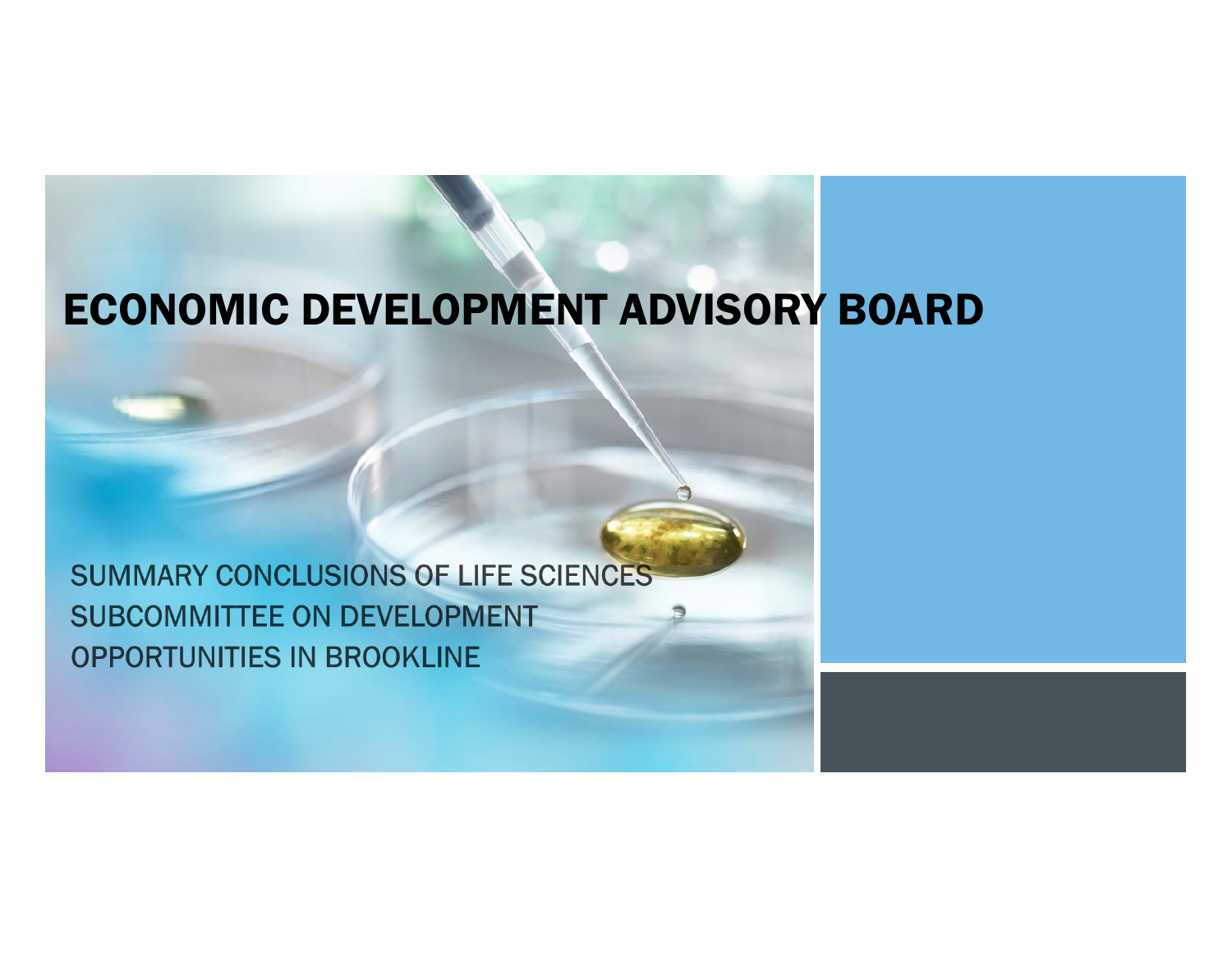## SUMMARY CONCLUSIONS AND ACTION STEPS

- $\mathcal{L}_{\mathcal{A}}$ Boston area life science market is and will continue to be strong
- $\mathcal{L}_{\mathcal{A}}$ Brookline is locationally well positioned to participate in the life science market but the number of viable sites is limited
- a. Brookline currently lacks appropriate zoning and public health regulatory infrastructure
- $\mathcal{L}_{\mathcal{A}}$  Select Board should direct TA and appropriate departments to propose new zoning use and appropriate regulatory framework by-law to Town Meeting in Fall 2022
- $\mathcal{L}_{\mathcal{A}}$  Research and Development Laboratory definition should encompass a broad range of possible uses
	- **Including life sciences, biotechnology, biomedical research, robotics, medical devices, or photonics**
- ×, Bioscience uses would be limited to Biosafety Levels (BSL) 1 and 2 as defined by the CDC
- T. Use would be allowed ONLY by special permit in Brookline's general business, office, industrial and GMR zones and the
- Emerald Isle SOD
	- $\mathcal{L}_{\mathcal{A}}$  Due to dimensional limitations under present zoning, modified zoning provisions would likely be needed to be adopted by Town Meeting for any such development or redevelopment to proceed.